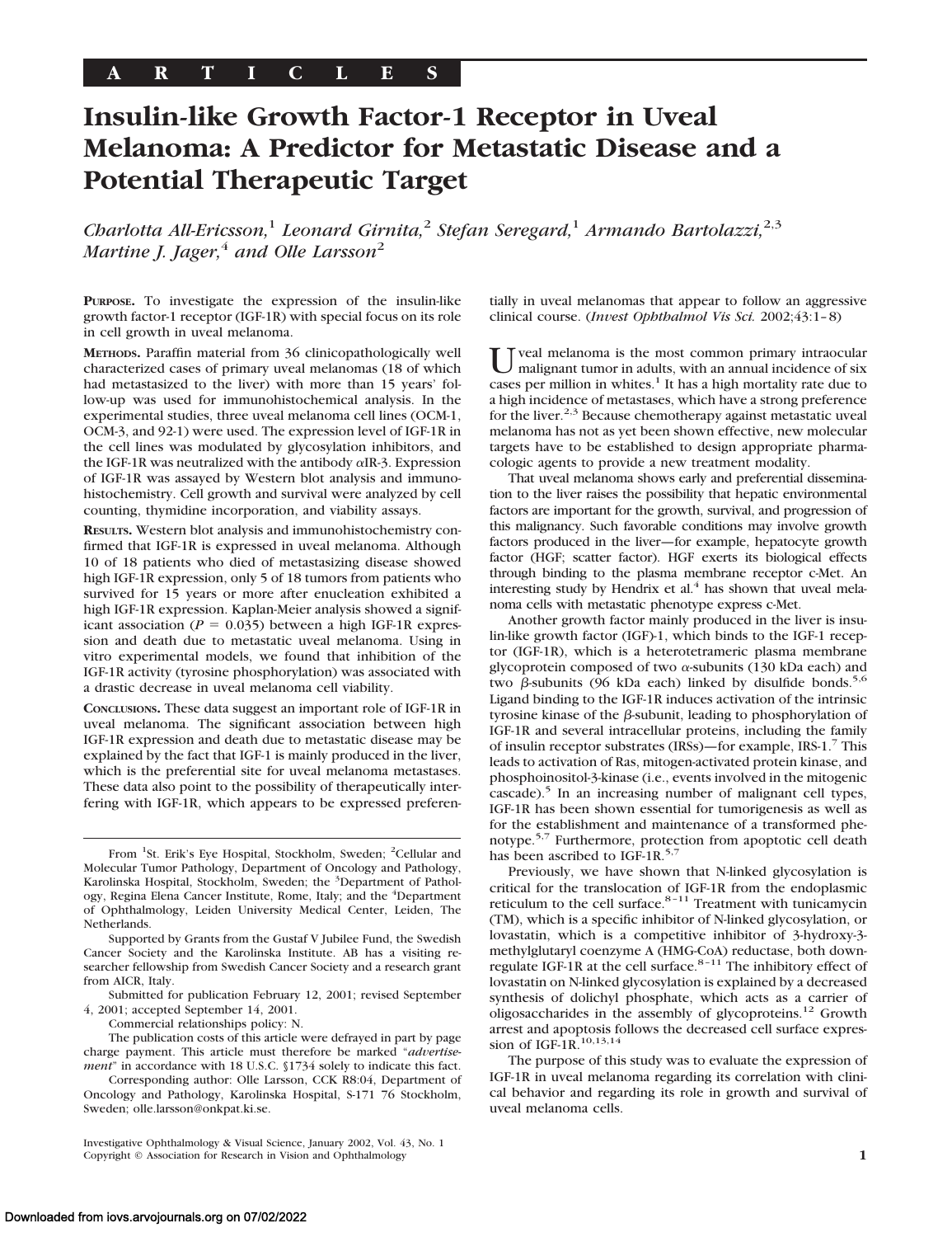**TABLE 1.** Clinicopathologic Parameters

| Tumor<br>No.            | Sex/Age<br>(y) | $IGF-1R*$               | Tumor<br>Size (mm) | Tumor<br>Location <sup>+</sup> | <b>Cell</b><br>Type‡ | Tumor<br>Invasion       | Follow-up<br>(mo) | <b>Survival</b>  |
|-------------------------|----------------|-------------------------|--------------------|--------------------------------|----------------------|-------------------------|-------------------|------------------|
| $\mathbf{1}$            | M/67           | $\boldsymbol{0}$        | 10                 | $\mathbf{1}$                   | $\sqrt{2}$           | $\mathbf{1}$            | 186               | 2                |
| $\overline{c}$          | M/55           | $\overline{c}$          | 14                 | $\mathbf{1}$                   | $\overline{4}$       | 1                       | 214               | $\overline{c}$   |
| 3                       | F/59           | $\mathbf{1}$            | 8                  | $\overline{c}$                 | $\overline{4}$       | 1                       | 242               | $\boldsymbol{0}$ |
| $\overline{\mathbf{4}}$ | M/48           | $\mathbf{1}$            | 16                 | $\overline{2}$                 | 1                    | 1                       | 242               | $\boldsymbol{0}$ |
| 5                       | M/72           | $\mathbf{1}$            | 11                 | $\overline{2}$                 | $\overline{2}$       | 1                       | 203               | $\overline{2}$   |
| 6                       | M/59           | $\mathbf{1}$            | 15                 | $\overline{2}$                 | $\mathbf{1}$         | 1                       | 245               | $\overline{0}$   |
| 7                       | M/78           | $\overline{c}$          | 14                 | $\mathbf{1}$                   | $\overline{4}$       | 1                       | 243               | $\mathbf{0}$     |
| 8                       | F/62           | $\mathbf{1}$            | $\overline{7}$     | $\mathbf{1}$                   | $\overline{4}$       | $\mathbf{1}$            | 231               | $\boldsymbol{0}$ |
| 9                       | F/44           | $\boldsymbol{0}$        | 15                 | $\overline{\mathbf{c}}$        | $\overline{4}$       | $\overline{\mathbf{c}}$ | 238               | $\overline{0}$   |
| 10                      | M/54           | $\mathbf{1}$            | 10                 | 1                              | $\overline{c}$       | $\overline{c}$          | 236               | $\overline{0}$   |
| 11                      | M/56           | $\overline{c}$          | 8                  | 1                              | $\overline{4}$       | $\overline{2}$          | 14                | 1                |
| 12                      | M/65           | $\overline{2}$          | 9                  | 3                              | $\overline{4}$       | 1                       | 57                | 1                |
| 13                      | F/57           | $\mathbf{1}$            | 6                  | $\overline{c}$                 | $\mathbf{1}$         | 1                       | 224               | $\mathbf{0}$     |
| 14                      | F/72           | 1                       | 9                  | $\mathbf{1}$                   | 1                    | $\mathbf{1}$            | 224               | $\boldsymbol{0}$ |
| 15                      | F/70           | $\mathbf{1}$            | 9                  | $\overline{\mathbf{c}}$        | 1                    | $\overline{\mathbf{c}}$ | 35                | 1                |
| 16                      | F/60           | $\mathbf{1}$            | 6                  | 1                              | 1                    | 1                       | 219               | $\mathbf{0}$     |
| 17                      | M/55           | $\overline{2}$          | 11                 | 1                              | $\overline{2}$       | 1                       | 58                | 1                |
| 18                      | M/60           | $\mathbf{1}$            | $\overline{7}$     | 1                              | 1                    | 1                       | 218               | $\overline{0}$   |
| 19                      | F/61           | $\overline{c}$          | 12                 | $\overline{2}$                 | $\overline{4}$       | 1                       | 225               | $\overline{0}$   |
| 20                      | M/23           | $\overline{c}$          | 13                 | $\overline{2}$                 | 2                    | 2                       | 216               | $\theta$         |
| 21                      | F/63           | $\mathbf{1}$            | 15                 | 1                              | $\mathbf{1}$         | $\mathbf{1}$            | 150               |                  |
| 22                      | M/69           | $\overline{c}$          | 12                 | 1                              | 1                    | 1                       | 50                |                  |
| 23                      | F/54           | $\mathbf{1}$            | 10                 | 1                              | 1                    | 1                       | 75                | 1                |
| 24                      | M/33           | $\mathbf{1}$            | 9                  | 1                              | 1                    | 1                       | 202               | $\overline{0}$   |
| 25                      | F/47           | $\overline{2}$          | 8                  | 1                              | 3                    | $\overline{2}$          | 201               | $\overline{0}$   |
| 26                      | F/69           | $\overline{c}$          | 7                  | $\overline{2}$                 | 3                    | $\mathbf{1}$            | 32                | 1                |
| 27                      | M/83           | $\overline{\mathbf{c}}$ | 16                 | $\overline{c}$                 | 1                    | $\overline{c}$          | 33                | 1                |
| 28                      | M/75           | $\overline{2}$          | 13                 | $\overline{c}$                 | 3                    | 1                       | $\mathbf{1}$      |                  |
| 29                      | M/44           | $\mathbf{1}$            | 12                 | $\overline{c}$                 | 1                    | 1                       | 81                |                  |
| 30                      | M/61           | $\mathbf{1}$            | 11                 | $\mathbf{1}$                   | $\mathbf{1}$         | 1                       | 121               |                  |
| 31                      | M/66           | $\mathbf{1}$            | 15                 | 3                              | $\overline{c}$       | 1                       | 107               | 1                |
| 32                      | M/64           | $\mathbf{1}$            | 17                 | $\overline{c}$                 | $\overline{c}$       | $\overline{c}$          | 52                | 1                |
| 33                      | M/66           | $\overline{c}$          | 15                 | 3                              | $\overline{c}$       | $\overline{c}$          | 51                |                  |
| 34                      | F/77           | $\mathbf{1}$            | 13                 | 1                              | 3                    | 3                       | $\mathbf{1}$      |                  |
| 35                      | M/87           | $\overline{c}$          | 15                 | 1                              | $\bf 4$              | $\overline{c}$          | 21                | 1                |
| 36                      | F/49           | $\overline{2}$          | 12                 | $\overline{2}$                 | $\overline{c}$       | 1                       | 29                | 1                |

\* Expression:  $0, \leq 15\%$  of cells stained; 1, 15%–50% of cells stained; 2,  $\geq 50\%$  of cells stained.

† 1, Posterior choroid; 2, anterior choroid; 3, ciliary body.

‡ 1, Spindle; 2, mixed; 3, epitheloid; 4, necrotic.

 $\int 1$ ,  $\leq$  1/3 of sclera; 2,  $\geq$  1/3 of sclera but no sign of extrascleral invasion; 3, extrascleral invasion.

 $\|$  0, Still alive; 1, death due to tumor; 2, dead of other cause.

# **MATERIALS AND METHODS**

#### **Chemicals**

Rabbit antisera against IGF-1R (N-20) and anti-phosphotyrosine (PY99) were from Santa Cruz Biotechnology (Santa Cruz, CA), and the macrophage marker CD68 (clone KP1 #M0814) was from Dako (Santa Barbara, CA). A mouse monoclonal antibody directed to the human IGF-1R (aIR-3) was purchased from Oncogene Science (Manhasset, NY). Lovastatin was obtained from Merck, Sharp & Dohme (Rahway, NJ) and was converted to its sodium salt by incubation in 0.1 M NaOH at 50°C for 2 hours. All other chemicals, unless stated otherwise, were from Sigma (St. Louis, MO).

# **Tumor Material**

Paraffin blocks from 36 patients (14 females and 22 males), derived from surgically removed primary uveal melanomas, were used for immunohistochemistry (IHC; Table 1). The ages of the patients varied between 23 and 87 years with a mean age of 61 years at diagnosis. Eighteen patients died of tumor-related causes, 3 died of other causes, and 15 were still alive at the time of follow-up. The follow-up time was 15 years or more (Table 1).

Fresh-frozen uveal melanoma tissue samples from 11 patients were used for confirmatory Western blot analysis. All parts of the study were conducted in compliance with the Declaration of Helsinki.

# **Cell Culture**

Three cell lines obtained from human primary uveal melanomas (OCM-1, OCM-3, and 92-1) were used. OCM-1 and OCM-3 were kindly provided by June Kan-Mitchell (Wayne State University, Detroit, MI). Cell line 92-1 was established in one of our laboratories (Leiden University Medical Center, Leiden, The Netherlands). The OCM-1 cells were cultured in Dulbecco's modified Eagle's medium (DMEM) supplemented with10% fetal bovine serum (FBS), and the OCM-3 and 92-1 cells in RPMI 1640 supplemented with 10% FBS and 3 mM L-glutamine.

Cells were grown in monolayers in tissue culture flasks, maintained in a 95% air-5%  $CO_2$  atmosphere at 37°C in a humidified incubator. For experimental purposes, the cells were cultured in 35- or 60-mm plastic Petri dishes. Cells were seeded at a density of 3000 to 5000 cells/cm<sup>2</sup>, and experiments were initiated when cells had reached subconfluence.

## **Immunoprecipitation and Western Blot Analysis**

Preparation of cell membranes was performed essentially as described elsewhere.15 In brief, cells were harvested and homogenized in a buffer containing 0.32 M sucrose, 1 mM taurodeoxycholic acid, 2 mM  $MgCl<sub>2</sub>$ , 1 mM EDTA, 25 mM benzamidine, 1  $\mu$ g/mL bacitracin, 2 mM phenylmethylsulfonyl fluoride, 10 µg/mL aprotinine, 10 µg/mL soybean trypsin inhibitor, and  $10 \mu g/mL$  leupeptin. After a 10-minute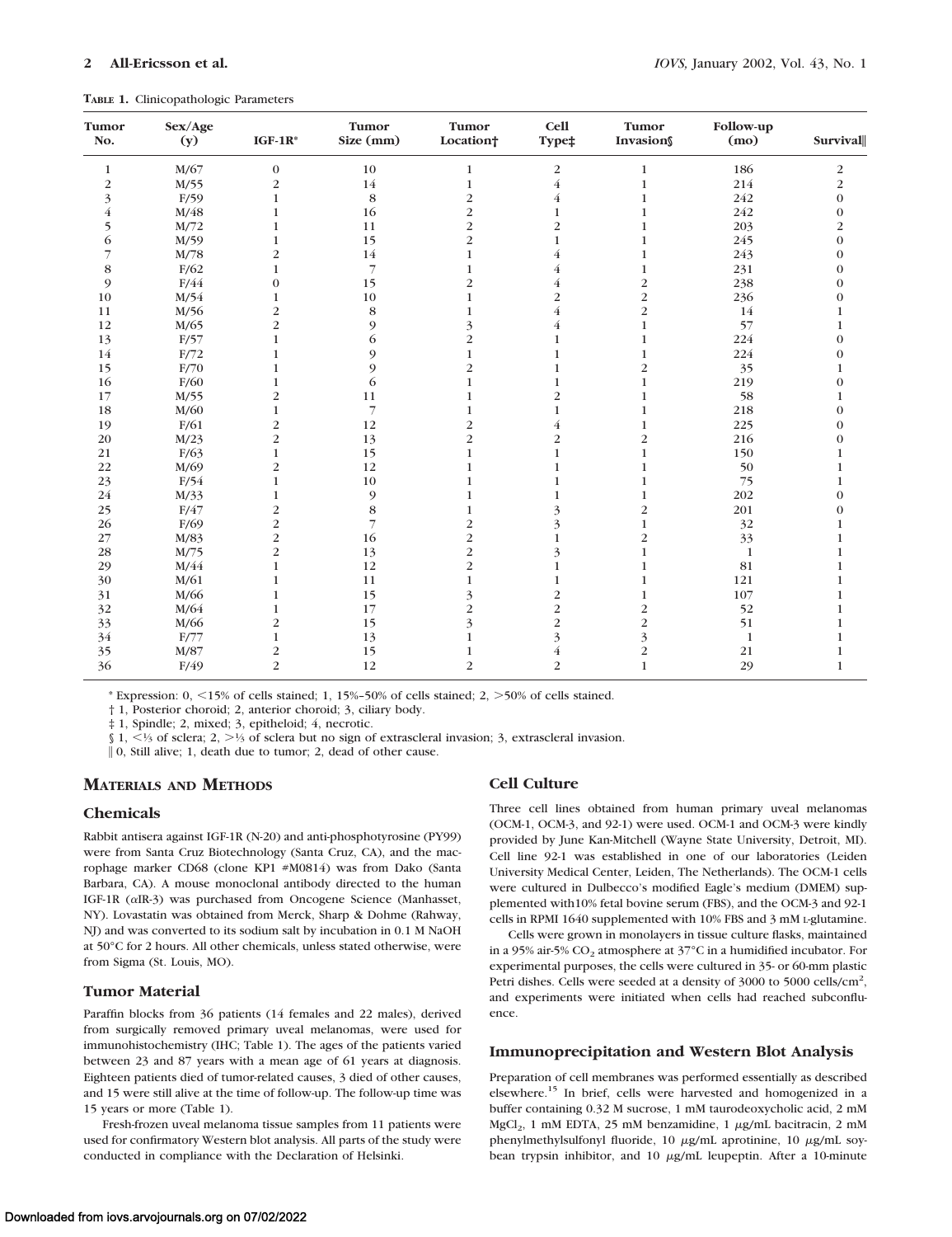centrifugation at 600*g* (4°C) the pellet (containing unbroken cells, nuclei, and cytoskeleton) was discarded. The supernatant was then centrifuged at 17,300*g* for 30 minutes. The resultant pellet, containing cell membranes, was used for Western blot analysis.

For immunoprecipitation, cell lysates were obtained using PBSTDS buffer (100 mL  $1\times$  PBS with 10 mL 100% Triton X-100, 5 g sodium deoxycholate, and 1 g SDS in 100 mL deionized water), containing the aforementioned protease inhibitors. An equal amount of protein from each sample was immunoprecipitated with  $15 \mu L$  protein G plusagarose and 1  $\mu$ g  $\alpha$ IR-3. After a 24-hour incubation at 4°C on a rocking platform, the immunoprecipitates were collected by centrifugation in a microcentrifuge at 2500 rpm for 15 minutes. The supernatant was discarded, and the pellet was washed four times with 1 mL PBSTDS. The material was then dissolved in sample buffer for SDS-PAGE. Protein samples (from plasma membrane preparations or total cell lysates) were dissolved in a sample buffer containing 0.0625 M Tris-HCl (pH 6.8), 20% glycerol, 2% SDS, bromophenol blue, and dithiothreitol. Sample amounts obtained from  $100 \mu$ g cell protein were analyzed by SDS-PAGE with a 4% stacking gel and a 10% separation gel, essentially according to the protocol of Laemmli.<sup>16</sup> Molecular weight markers (Bio-Rad, Richmond, CA) were run simultaneously. For Western blot analysis, the proteins were transferred overnight to nitrocellulose membranes (Amersham, Buckinghamshire, UK) and then blocked for 1 hour at room temperature in a solution of 5% (wt/vol) skimmed milk powder and 0.02% (wt/vol) Tween 20 or 1% (wt/vol) skimmed milk powder and 1% bovine serum albumin (immunoprecipitation) in PBS (pH 7.5). Incubation with the primary antibody, against the  $\alpha$ -subunit of IGF-1R (N-20), was performed for 1 hour at room temperature, followed by three washes with PBS and incubation with a biotinylated secondary antibody (Amersham) for 1 hour. After a 15-minute incubation with streptavidin-labeled horse peroxidase, detection was performed using enhanced chemiluminescence with autoradiographic film (Hyperfilm-ECL; Amersham)

#### **Cell Growth Assay**

To determine DNA synthesis, cells were cultured in 35-mm dishes and, after the experimental conditions, labeled with [3H]thymidine (1  $\mu$ Ci/ mL, 5 Ci/mmol) for 4 hours. The acid-precipitable material was then taken for scintillation counting as described elsewhere.<sup>8</sup> Cell proliferation was measured by determining the number of cells attached to the plastic surface of duplicate 35-mm dishes. This was performed by microscopic counting of all cells in ink-marked areas on the dish bottom. By repeating the counting after specified time intervals, changes in the number of attached cells could be observed.10

## **Cell Viability Assay**

A cell proliferation kit (Kit II) was purchased from Roche Diagnostic GmbH (Mannheim, Germany). The test is based on a colorimetric change of the yellow tetrazolium salt XTT into orange formazan dye by the respiratory chain of viable cells.<sup>17</sup> Cells seeded at a concentration of 5000/well in 100  $\mu$ L medium in a 96-well plate were treated with different drugs in specified concentrations. After 24 hours, cells were incubated according to the manufacturer's protocol with the XTT labeling mixture. After 4 hours, the formazan dye was quantified using a scanning multiwell spectrophotometer with a 495-nm filter. The absorbance is directly correlated with the number of viable cells. To draw the standard absorbance curve, we used untreated cells seeded at concentrations from 1,000 to 10,000 cells/well with an increasing rate of 1,000 cells/well. All standards and experiments were performed in triplicate.

# **Immunohistochemistry**

Immunostaining was performed using the standard avidin-biotin complex technique (ABC Elite Standard Kit, cat. PK-6100; Vector Laboratories, Burlingame, CA). Deparaffinized, rehydrated sections (two adjacent sections for each specimen) were pretreated with microwaves for 10 minutes in 0.1 M citrate buffer at pH 6.0 (IGF-1R) or digested with 0.05% pronase for 15 minutes (CD68). Before immunostaining, the endogenous peroxidase activity was blocked by hydrogen peroxidase dissolved in methanol (3% hydrogen peroxide in methanol, 1:5 volume) for 30 minutes. Sections were then rinsed in and incubated with blocking serum (1% bovine serum albumin) for 20 minutes followed by incubation with the primary antibodies diluted 1:1000 (IGF-1R) and 1:50 (CD68). The incubation was performed overnight at 4°C. A biotinylated anti-rabbit or anti-mouse IgG was used as a secondary antibody and followed by the ABC complex. The peroxide reaction was developed using 3,3'-diaminobenzidine tetrahydrochloride (DAB; 0.6 mg/mL with 0.03% hydrogen peroxide) for 6 minutes. Counterstaining was performed by Mayer's hematoxylin. Tris-buffered saline (pH 7.6) was used for rinsing between the different steps. Placenta tissue was used as the positive control for the polyclonal antibody against IGF-1R. In addition, a control peptide against N-20 (SC712P) was used to secure the staining results. All the slides were coded and analyzed in a blinded fashion.

After tissue processing, all cells displaying distinct immunoreactivity were considered positive, irrespective of staining intensity. We classified the results of IGF-1R stainings as zero when less than 15%, low when 15% to 50%, and high when more than 50% of melanoma cells were positive according to an arbitrary scale: 0, negative; 1, low expression; and 2, high expression. At a later stage, and without knowledge of the initial result, the same observer repeated the assessment for each of the 36 uveal melanomas. These specimens were also assessed by an independent observer using the same grading system. The interobserver reproducibility using the  $\kappa$  test was 0.75 (95%) confidence interval [CI]0.54 - 0.95) and  $\kappa = 0.95$  for intraobserver reproducibility (95% CI 0.85–1.05). Both observers were masked to results from earlier assessments and to survival data.

#### **Determination of Protein Content**

Protein content of cell lysates was determined by a dye-binding assay<sup>18</sup> with a reagent purchased from Bio-Rad. Bovine serum albumin was used as a standard.

#### **Statistical Analysis**

Survival data without loss to follow-up were obtained, according to the tenets of the Declaration of Helsinki, for all patients with uveal melanoma from the Swedish National Causes of Death Registry. Time from the date of surgery to death or the end of 1996 was considered censored if the patient was alive at the end of 1996 or had died of any other than a melanoma-related cause. The log-rank test was used to assess survival differences. Calculations were computer based (Statistica; StatSoft, Tulsa, OK; and MedCalc; MedCalc Software, Mariakerke, Belgium).

#### **RESULTS**

## **Studies of Primary Uveal Melanomas**

First, we investigated the expression of IGF-1R on 11 freshfrozen samples from primary uveal melanomas by Western blot analysis, using an antibody specific for the 130-kDa  $\alpha$ -subunit of IGF-1R.<sup>8</sup> Eight of the cases resulted in, to a variable extent, a positive signal (Fig. 1). Thus, in three of the uveal melanoma



**FIGURE 1.** IGF-1R expression in fresh-frozen samples from primary uveal melanoma. Plasma membrane proteins, isolated from normal human fibroblasts (*lane 1*) and 11 cases of primary uveal melanomas (*lanes 2*–*12*), were subjected to Western blot analysis using an antibody to the  $\alpha$ -subunit (130 kDa) of IGF-1R. The same amount of protein was loaded for each case.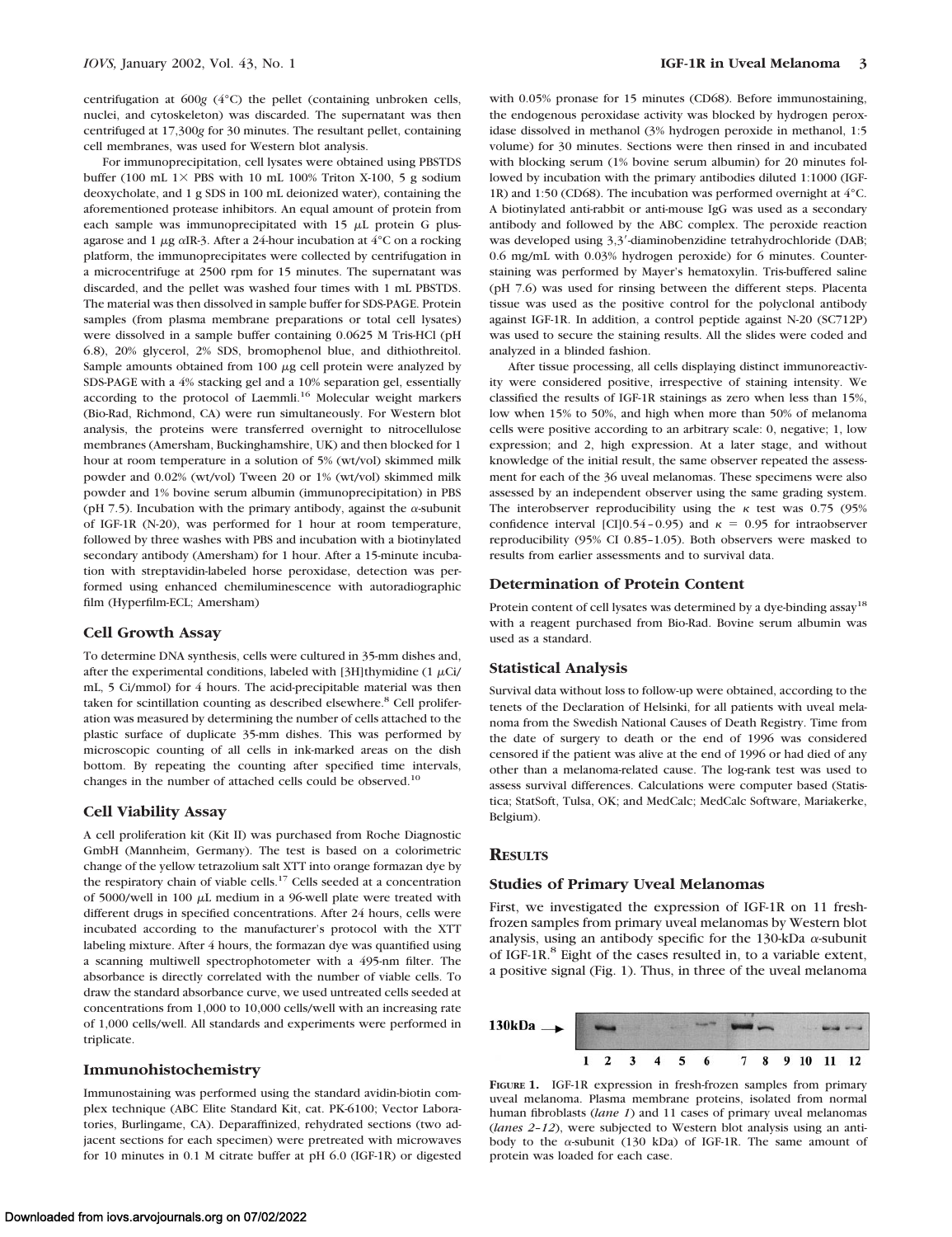cases as well as in normal human fibroblasts (Fig. 1, lane 1), there was no detectable expression of IGF-1R. These 11 samples were obtained from recent surgical cases (follow-up,  $\leq$ 2 years) and could not be used for association with clinical outcome. Therefore, we investigated the expression of IGF-1R by IHC on paraffin-embedded surgical specimens of 36 cases of primary uveal melanoma with long follow-up. Positive immunoreactivity was found in 34 of the cases. The expression level regarding intensity of immunoreactivity was scored: no expression, low expression, and high expression, as described in Materials and Methods. An additional immunostaining using the macrophage marker CD68 was also performed on adjacent sections from all specimens. Macrophages usually represented less than 10% of cells within the core of the tumors. Figure 2A shows photomicrographs of immunostaining for IGF-1R and CD68 in a case of uveal melanoma.

Using Kaplan-Meier statistical analysis (Fig. 2B) we found a significant association between high IGF-1R expression and death due to uveal melanoma ( $P = 0.035$ ). In particular, the cases with high IGF-1R expression showed a remarkably fast decrease in survival and the bottom level of 33% was reached as soon as 55 months after enucleation. The corresponding values for the combined cases with no or low IGF-1R expression was 63% at 150 months. In Figure 2C, the association between tumor size (tumor diameter  $\leq 10$  mm versus tumor diameter  $\geq$ 10 mm), which is an established prognostic parameter for uveal melanoma,<sup>3</sup> and survival is shown. There was a clear trend for decreased survival in tumors of 10 mm or more, but this did not reach statistical significance in this study sample ( $P = 0.157$ ).

#### **In Vitro Assays**

In the second part of the study, we investigated the expression of IGF-1R in the three uveal melanoma cell lines OCM-1, OCM-3, and 92-1 and sought to determine how modulation of IGF-1R expression affects cell growth and survival. Each cell line was treated with the IGF-1R blocking antibody <sup>a</sup>IR-3 (1  $\mu$ g/mL), which has been shown to be specific for IGF-1R,<sup>19</sup> or with lovastatin (10  $\mu$ M) or TM (5  $\mu$ g/mL) for 4 hours. None of these agents caused any decrease in cell viability after 4 hours (data not shown). The choice of the concentrations of TM, lovastatin, and <sup>a</sup>IR-3 in this study was based on previous dose–response experiments (data not shown). In Figure 3, we show that the basal level of IGF-1R expression at the cell surface, as detected by Western blot analysis of the  $\alpha$ -subunit, was almost similar in the three cell lines. As expected from previous studies on other cell types, $8-11$  the expression of IGF-1R at the cell surface was decreased after treatment with lovastatin and TM in all cell lines, but not after prior treatment with the monoclonal antibody  $\alpha$ IR-3. Consequently, lovastatin and TM reduced ligand-mediated activation of the 96-kDa  $\beta$ -subunit of IGF-1R in all three uveal melanoma cell lines, whereas  $\alpha$ IR-3 produced a strong effect only in OCM-1 and OCM-3 cells (Fig. 3). The 92-1 cells responded to treatment with  $\alpha$ IR-3 with a moderate decrease in IGF-1R phosphorylation. Differences in modulating IGF-1R phosphorylation using a blocking monoclonal antibody could be explained by different concentrations of the receptor at the cell surface. However, the concentration of  $\alpha$ IR-3 used was found to be optimal. Therefore, we believe that  $\alpha$ IR-3 binds to all cell surface receptors, but for some other reason it does not block  $\beta$ -subunit phosphorylation completely in the 92-1 cell line. Although <sup>a</sup>IR-3 mostly has been reported to block IGF-1R activation, exceptions have been demonstrated.<sup>20,21</sup>

In Figure 4, the effects of lovastatin, TM, and  $\alpha$ IR-3 treatments on cell and DNA replication and cell survival are demonstrated. As shown in Figure 4A, the basal proliferative rate

differed between the three uveal melanoma cell lines. During a 72-hour period, the OCM-1 control cells had increased fivefold in cell number, whereas 92-1 and OCM-3 had increased only 2 to 2.5-fold. All cell lines responded quickly to incubation with <sup>a</sup>IR-3, lovastatin, or TM (Fig. 4A) and after 24 to 72 hours cell numbers decreased. Consistent with the lower inhibitory effect of <sup>a</sup>IR-3 phosphorylation of 92-1, the decrease in 92-1 cell proliferation was also less after  $\alpha$ IR-3 incubation than with lovastatin and TM treatments. A 24-hour treatment with <sup>a</sup>IR-3 led to a 60% decrease in DNA synthesis in this cell line (Fig. 4B), whereas cell viability was only slightly (15%) reduced (Fig. 4C). Regarding OCM-1 cells, a drastic reduction of total cell number was observed after TM treatment (Fig. 4A). This was correlated with a drastic decrease in both DNA synthesis and cell viability. Whereas cell replication of OCM-1 cells was efficiently blocked by lovastatin and  $\alpha$ IR-3, there was only a moderate or no, respectively, loss of cells (Fig. 4A). However, using the viability assay, it was confirmed that almost all OCM-1 cells had died after the treatment with these two agents (Fig. 4C).

As shown in Figure 4A, TM, lovastatin and  $\alpha$ IR-3 reduced the number of OCM-3 cells with similar kinetics, and after 72 hours there was a total cell loss. Although the cell number was decreased by only 20% to 25% after a 24-hour treatment, the OCM-3 cell viability was reduced by as much as 75% to 85% (Fig. 4C). The decrease in DNA synthesis differed somewhat between the three agents. <sup>a</sup>IR-3 caused a 40% decrease, compared with 70% to 80% for TM and lovastatin.

In Figure 5 the level of tyrosine phosphorylation at 4 hours is correlated with DNA synthesis and cell viability. The values are obtained from Figures 3 and 4. As can be seen, there is an especially strong correlation between IGF-1R phosphorylation and cell viability.

# **DISCUSSION**

The roles of growth factors and growth factor receptors in the regulation of uveal melanoma growth and progression are largely unknown. Ma and Niederkorn<sup>22</sup> found that epidermal growth factor receptor (EGFR) correlated with an increased capacity to metastasize to the liver in nude mice models. This was subsequently confirmed but also was reputed to be the case in humans.<sup>23,24</sup> Studies of uveal melanoma cell lines have shown that transforming growth factor (TGF)- $\beta$ 2 increases tissue-specific plasminogen activator, suggesting a role for this growth factor in metastasis of uveal melanoma.<sup>2</sup>

In several cell types, IGF-1R has been shown to play a pivotal role in cell cycle regulation, differentiation, apoptosis protection, and cell transformation.<sup>7,26-33</sup> Furthermore, a high expression has been shown to be correlated with a poor clinical outcome in certain cancers. Xie et al. $34$  recently demonstrated that metastatic dissemination of synovial sarcoma, a highly malignant soft tissue tumor, was significantly correlated with a high expression of IGF-1R in the localized tumor, as assayed by both RT-PCR and Western blot analysis. Egan et al.<sup>35</sup> have reported the importance of IGF-1 and its serum binding protein, IGFBP-3, both of which were found to independently predict metastasis in choroidal melanoma. However, as has been concluded by Baserga,<sup>36</sup> IGF-1 (or IGF-2) can stimulate the growth of tumors, but it is the receptor that defines the outcome and the presence of an IGF-1R is obligatory for malignant transformation.<sup>36</sup> To our knowledge, the present study is the first one to investigate the expression and role of IGF-1R in uveal melanoma.

From the present study we can conclude that IGF-1R is variably expressed in primary uveal melanoma and that (based on our selected sample) a high expression of IGF-1R is associated with a decreased survival in this disease. Although it is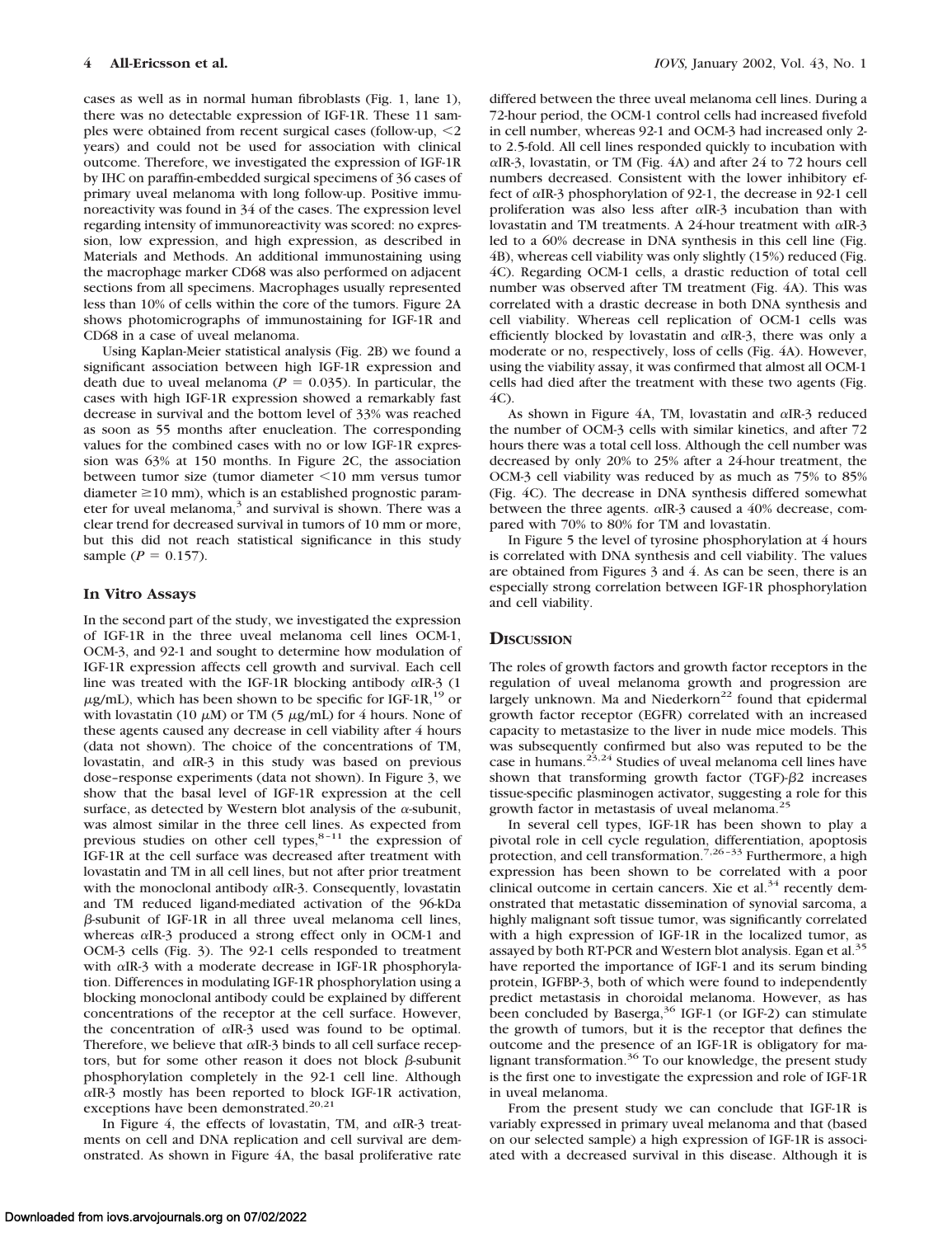

200

Time (months)

250

300

**FIGURE 2.** (**A**) Photomicrographs of immunostaining for IGF-1R (*left*) and CD68 (*right*) in a case of uveal melanoma. (**B**) Association between IGF-1R expression and death caused by the disease. The 36 cases of uveal melanoma were subdivided into two groups based on IGF-1R expression: no or low expression (21 cases) versus high expression (15 cases). (**C**) The same cases were subdivided into two groups regarding size: tumor diameter less than 10 mm (12 cases) and 10 mm or more (24 cases). Kaplan-Meier analyses were performed.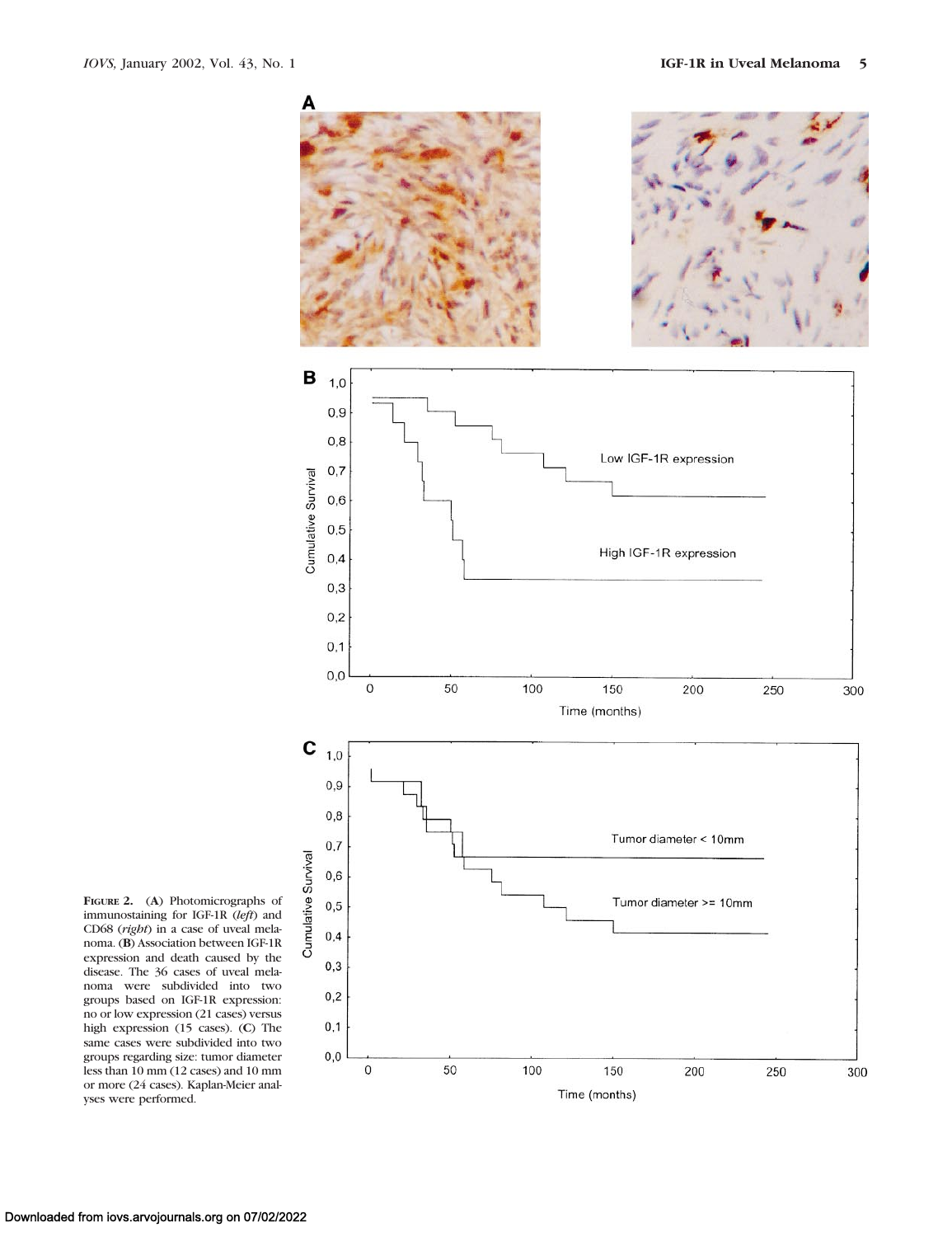

**FIGURE 3.** Expression and activity of IGF-1R in uveal melanoma cells. OCM-1, OCM-3, and 92-1 cells were treated with  $\alpha$ IR-3 (1.0  $\mu$ g/mL), TM (5  $\mu$ g/mL), or lovastatin (10  $\mu$ M) for 4 hours, whereupon proteins were isolated for analysis of expression of the IGF-1R  $\alpha$ -subunit at the cell surface (*top*), the tyrosinephosphorylated IGF-1R b-subunit (*middle*), and expression of actin (loading control; *bottom*). Control cells (C) were untreated.

possible that some macrophages showed positive IGF-1R immunostaining, such macrophages were usually confined to the peripheral part of the tumor. Furthermore, most macrophages could be detected by their morphologic appearance. Our study was exploratory, and the patients were selected to represent one of two extremes (i.e., those who died of uveal melanoma or those who survived 15 years or more). In this respect, our data may be biased and would need confirmation by a larger study of consecutive patients, by means of multivariate analysis.

From our study we can also conclude that growth and survival of uveal melanoma cell lines are strongly dependent on IGF-1R expression and activation. Specifically, we have shown that inhibition of N-linked glycosylation induced by treatment with TM and lovastatin caused decreased IGF-1R expression and consequently decreased tyrosine phosphorylation. Subse-



**FIGURE 4.** Effect of inhibition of IGF-1R on cell number (**A**), DNA replication (**B**), and cell viability (**C**). OCM-1, OCM-3, and 92-1 cells were treated with  $\alpha$ IR-3 (1.0  $\mu$ g/mL), TM (5  $\mu$ g/mL), or lovastatin (lov; 10  $\mu$ M). Controls (c) were untreated. Changes in cell number were assayed every 24 hours during a 3-day period (**A**). DNA synthesis (assayed by [3H]thymidine incorporation) and cell viability were analyzed after a 24-hour period. Mean values and SD of duplicates are indicated.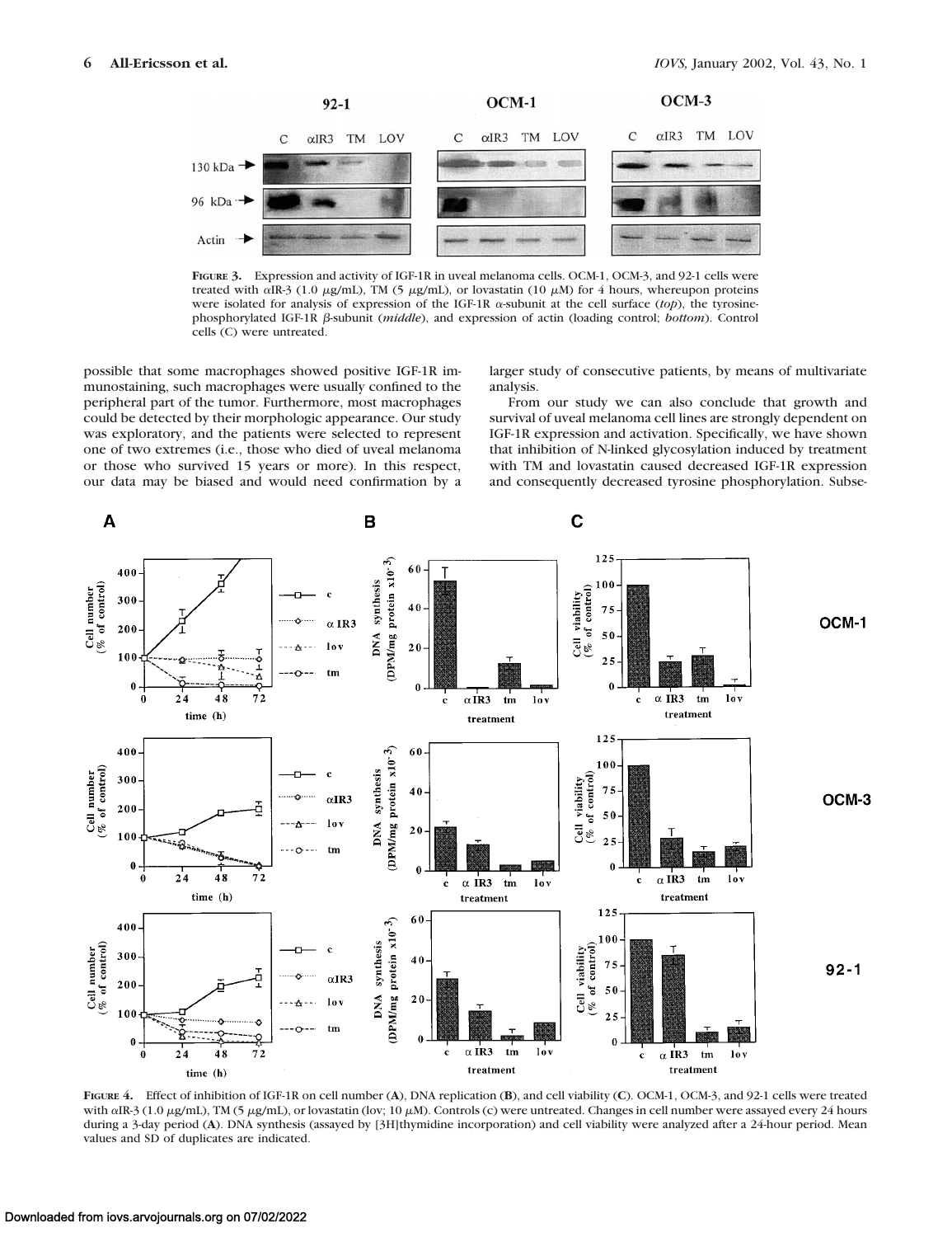

IGF-1R phosphorylation (% of control)





**FIGURE 5.** Association between IGF-1R phosphorylation and DNA synthesis and cell viability. The amount of phosphorylated  $\beta$ -subunit was quantified by densitometry (from Western blot analysis data shown in Fig. 3), and is indicated as a percentage of control for each cell line. DNA synthesis and cell viability data are obtained from Figures 4B and 4C and are indicated as percentage of control for each cell line. Probability and correlation coefficient for the correlation between IGF-1R phosphorylation and DNA synthesis were less than 0.05 and 0.90, respectively; and for the correlation between IGF-1R phosphorylation and cell viability were less than 0.05 and 0.93, respectively.

quently, this induced growth arrest and cell death in the three investigated uveal melanoma cell lines. In this way, treatment with TM and lovastatin simulate the effect of growth factor depletion, which in itself induces apoptosis in tumor cells.<sup>37</sup> It could be argued that lovastatin and TM kill the cells by other mechanisms than by downregulating the IGF-1R. However, as shown in this study and in others,<sup>10,11,14</sup> the kinetics of the growth inhibition and cell death correlate well with the effects obtained by the decrease in IGF-1R tyrosine phosphorylation, using the IGF-1R blocking monoclonal antibody <sup>a</sup>IR-3. Furthermore, it has been shown that addition of high concentrations of IGF-1 to cells treated with glycosylation inhibitors can temporarily prevent growth inhibition and apoptosis and that this

effect can be abrogated by  $\alpha$ IR-3.<sup>10</sup> Similar results have been obtained in other cell lines.<sup>38</sup> These data suggest that downregulation of IGF-1R at the cell surface is an important mechanism by which N-linked glycosylation inhibitors decrease cell growth and survival. Taken together, our results raise the possibility of targeting IGF-1R as a form of treatment in patients with uveal melanoma.

The in vitro results may also support our immunohistochemical data, because we demonstrated a significant association between IGF-1R activity and cell proliferation and cell survival of uveal melanoma cells (see Fig. 5). Deregulated cell growth and suppression of apoptosis represent fundamental properties for propelling the tumor cell and its progeny into